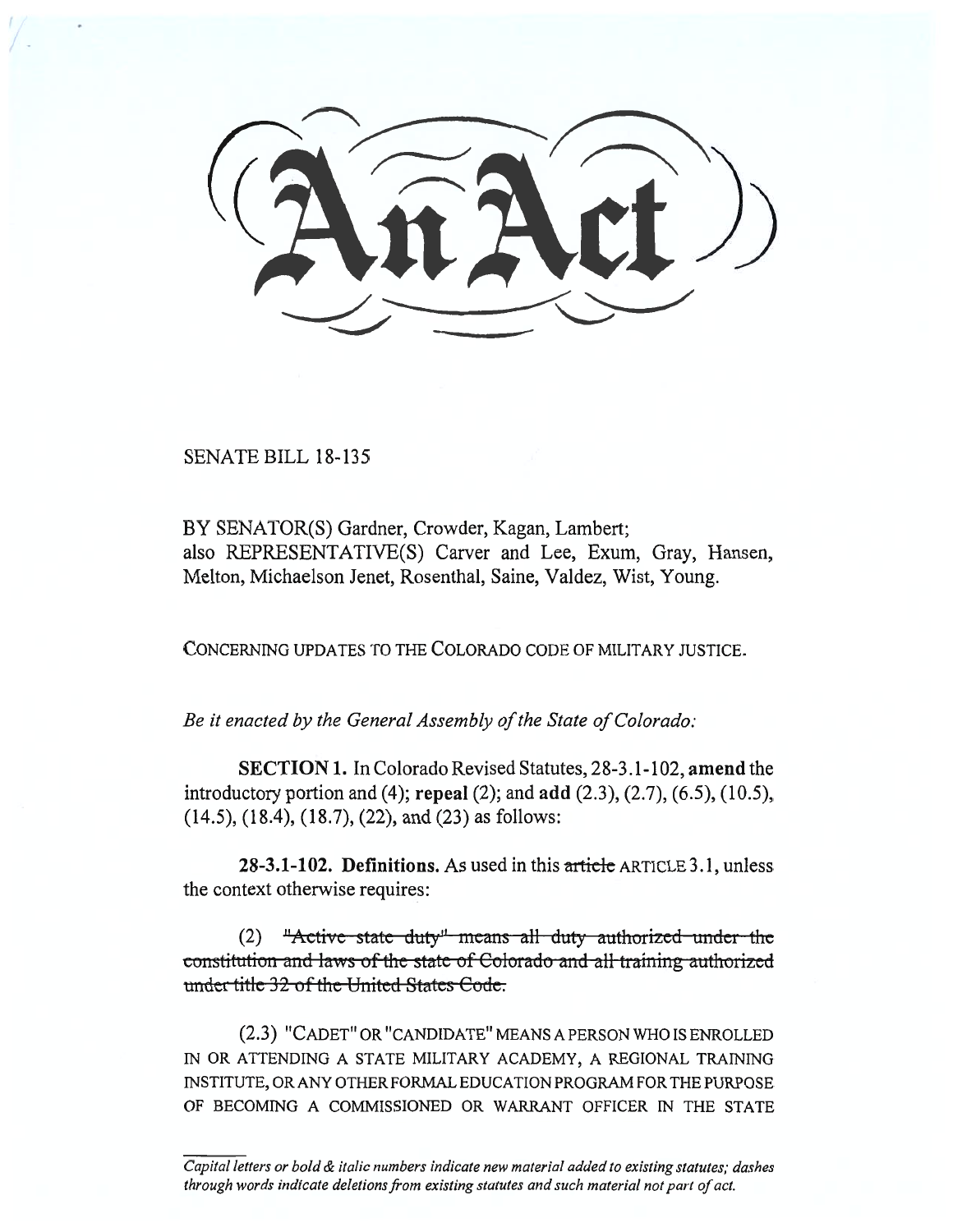#### MILITARY FORCES.

(2.7) "CLASSIFIED INFORMATION" MEANS:

(a) ANY INFORMATION OR MATERIAL THAT HAS BEEN DETERMINED BY AN OFFICIAL OF THE UNITED STATES OR ANY STATE PURSUANT TO LAW, EXECUTIVE ORDER, OR REGULATION TO REQUIRE PROTECTION AGAINST UNAUTHORIZED DISCLOSURE FOR REASONS OF NATIONAL OR STATE SECURITY; AND

(b) ANY RESTRICTED DATA, AS DEFINED IN SECTION 11 OF THE FEDERAL "ATOMIC ENERGY ACT OF 1954", 42 U.S.C. SEC. 2014 (y).

(4) "Commanding officer" includes only MEANS a commissioned officer OR WARRANT OFFICER IN A POSITION OF COMMAND, OR A COMMISSIONED OFFICER IN CHARGE WHEN HE OR SHE IS ADMINISTERING NONJUDICIAL PUNISHMENT PURSUANT TO SECTION 28-3.1-114.

(6.5) "DISMISSAL" MEANS A PUNITIVE SEPARATION THAT APPLIES ONLY TO COMMISSIONED OFFICERS, COMMISSIONED WARRANT OFFICERS, CANDIDATES, AND CADETS, AND MAY BE ADJUDGED BY A GENERAL COURT-MARTIAL. A DISMISSAL MAY BE ADJUDGED FOR ANY OFFENSE FOR WHICH A COMMISSIONED OFFICER, COMMISSIONED WARRANT OFFICER, CANDIDATE, OR CADET HAS BEEN FOUND GUILTY.

(10.5) "JUNIOR ENLISTED" MEANS AN ENLISTED PERSON HOLDING THE RANK OF E-1 THROUGH E-4.

(14.5) "NONCOMMISSIONED OFFICER" MEANS AN ENLISTED PERSON HOLDING THE RANK OF E-5 THROUGH E-9.

(18.4) "SAFEGUARD" MEANS A DETACHMENT, GUARD, OR DETAIL POSTED BY A COMMANDER FOR THE PROTECTION OF PERSONS, PLACES, OR PROPERTY OF THE ENEMY OR OF A NEUTRAL PARTY AFFECTED BY THE RELATIONSHIP OF BELLIGERENT FORCES IN THEIR PROSECUTION OF WAR OR DURING CIRCUMSTANCES AMOUNTING TO A STATE OF BELLIGERENCY, INCLUDING A WRITTEN ORDER LEFT BY A COMMANDER WITH AN ENEMY SUBJECT OR POSTED UPON ENEMY PROPERTY FOR THE PROTECTION OF THAT PERSON OR PROPERTY.

### PAGE 2-SENATE BILL 18-135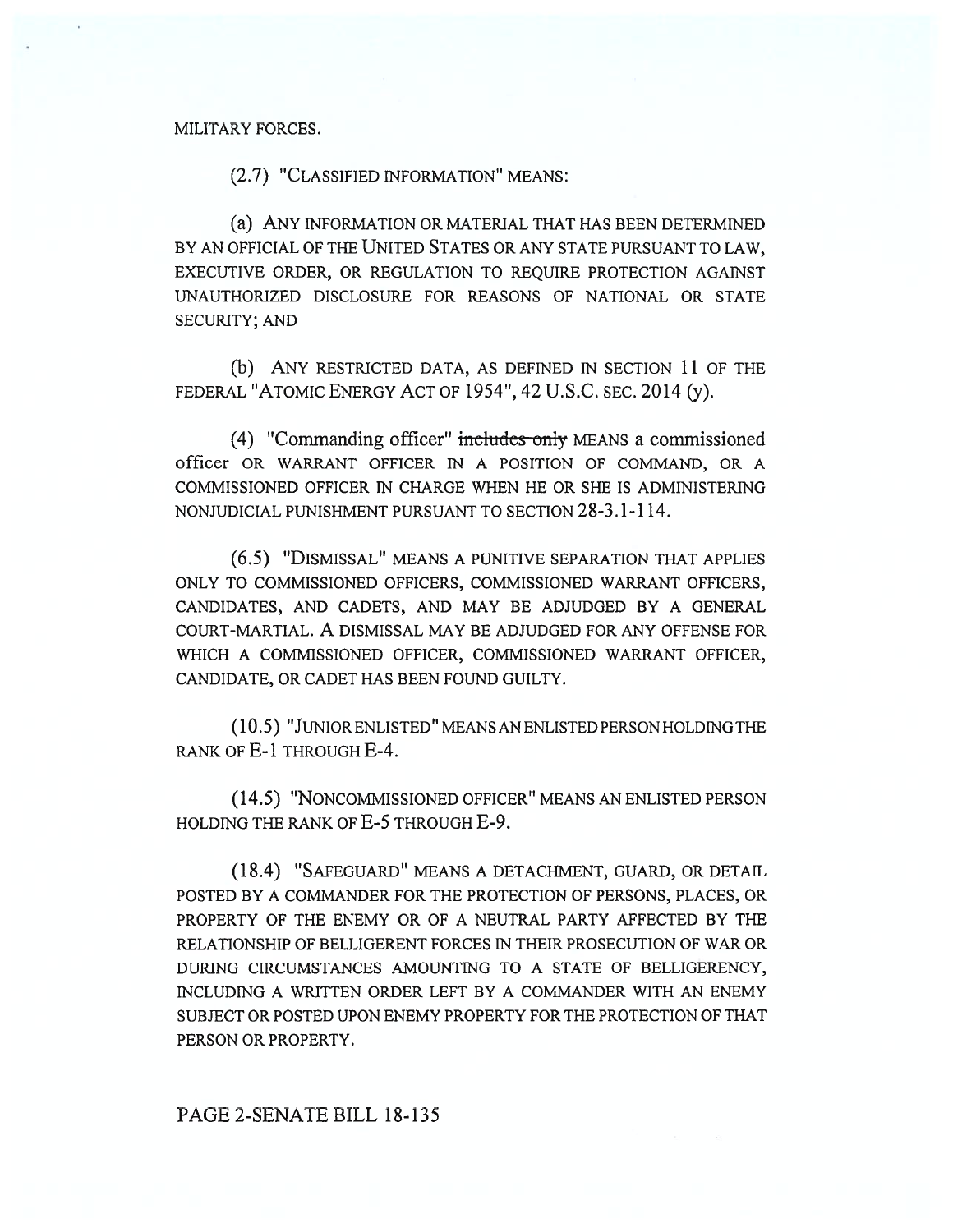(18.7) "STATE ACTIVE DUTY" MEANS ALL DUTY AUTHORIZED UNDER THE CONSTITUTION AND LAWS OF THE STATE OF COLORADO AND ALL TRAINING AUTHORIZED UNDER TITLE 32 OF THE UNITED STATES CODE, AS AMENDED.

(22) "UNIT TRAINING ASSEMBLY" MEANS AN AUTHORIZED AND SCHEDULED TRAINING PERIOD OF NOT LESS THAN FOUR HOURS DURATION. UNIT TRAINING ASSEMBLIES ARE AUTHORIZED PURSUANT TO 32 U.S.C. SEC. 502, AS AMENDED, AND MAY BE CONDUCTED WITH OR WITHOUT PAY.

(23) "WARRANT OFFICER" MEANS A PERSON WHO HOLDS THE RANK OF WARRANT OFFICER ONE THROUGH CHIEF WARRANT OFFICER FIVE. THESE PERSONS RANK ABOVE ENLISTED PERSONNEL AND BELOW COMMISSIONED OFFICERS.

**SECTION 2.** In Colorado Revised Statutes, 28-3.1-105, **amend** (1); and **add** (3) as follows:

**28-3.1-105. Territorial applicability of this code.** (1) This code shall apply APPLIES to all persons otherwise subject to this code, EITHER IN TITLE 32 OF THE UNITED STATES CODE, AS AMENDED, OR STATE ACTIVE DUTY STATUS, while they are serving outside the state and while they are going to and returning from such service outside the state in the same manner and to the same extent as if they were serving inside the state.

(3) THIS CODE DOES NOT APPLY TO PERSONS SERVING UNDER TITLE 10 OF THE UNITED STATES CODE, AS AMENDED.

**SECTION 3.** In Colorado Revised Statutes, 28-3.1-106, **amend** (2) as follows:

**28-3.1-106. State judge advocate general and judge advocates.**  (2) The adjutant general may appoint as many assistant state judge advocates as he or she considers necessary. To be eligible for appointment, assistant state judge advocates must be officers of the state military forces and members IN GOOD STANDING of the bar of the state of Colorado.

**SECTION 4.** In Colorado Revised Statutes, 28-3.1-107, **amend** (1) as follows:

PAGE 3-SENATE BILL 18-135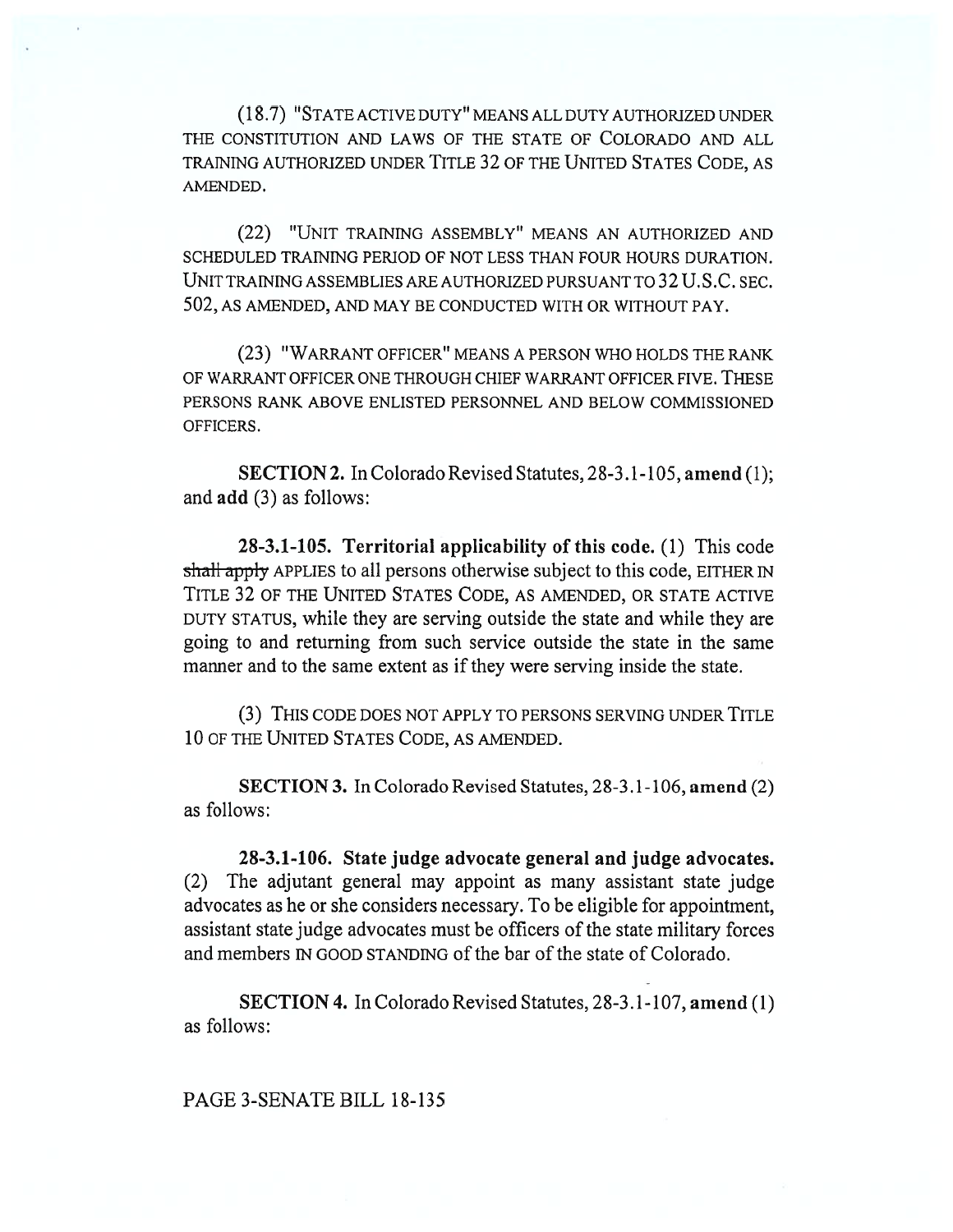**28-3.1-107. Apprehension and restraint.** (1) Officers, warrant officers, and enlisted members of the military forces may be placed in arrest by their military superiors upon reasonable belief that an offense in violation of this code has been committed and that the person apprehended committed such offense. An enlisted member may be ordered into arrest or confinement by any commissioned officer by an order, oral or written, delivered in person or through other persons subject to this code or through any person authorized by this code to apprehend persons. A commanding officer may authorize warrant officers or noncommissioned officers to order enlisted members of his or her company or subject to his or her authority into arrest or confinement. A commissioned officer or warrant officer may be ordered apprehended or into arrest or confinement only by a commanding officer to whose authority he or she is subject, by an order, oral or written, delivered in person or by another commissioned officer. The authority to order such persons apprehended or into arrest or confinement may not be delegated. No person may be ordered apprehended or into arrest or confinement except for probable cause. This section shall DOES not limit the authority of persons authorized to apprehend offenders to secure the custody of an alleged offender until proper authority may be notified.

**SECTION 5.** In Colorado Revised Statutes, 28-3.1-113, **amend** (1) as follows:

**28-3.1-113. Delivery of offenders to civil authorities. (1)** Under such regulations as are prescribed under this code, a person subject to this code who is on STATE active state duty who is accused of any offense against civil authority may be delivered, upon request, to the civil authority for trial.

**SECTION 6.** In Colorado Revised Statutes, 28-3.1-114, **amend (1),**  (2) introductory portion,  $(2)(a)$ ,  $(2)(b)(I)$ ,  $(2)(b)(II)$ ,  $(2)(b)(IV)$ ,  $(2)(b)(V)$ , and (3); and **add** (2.5), (4.4), and (4.7) as follows:

**28-3.1-114. Commanding officer's nonjudicial punishment.**  (1) Punishment may be imposed for any offense cognizable by a court-martial upon any member of the state military forces under this section. Under such regulations as the governor may prescribe, limitations may be placed on the powers granted by this section with respect to the kind and amount of punishment authorized and the categories LEVELS of commanding officers and warrant officers exercising command authorized

#### PAGE 4-SENATE BILL 18-135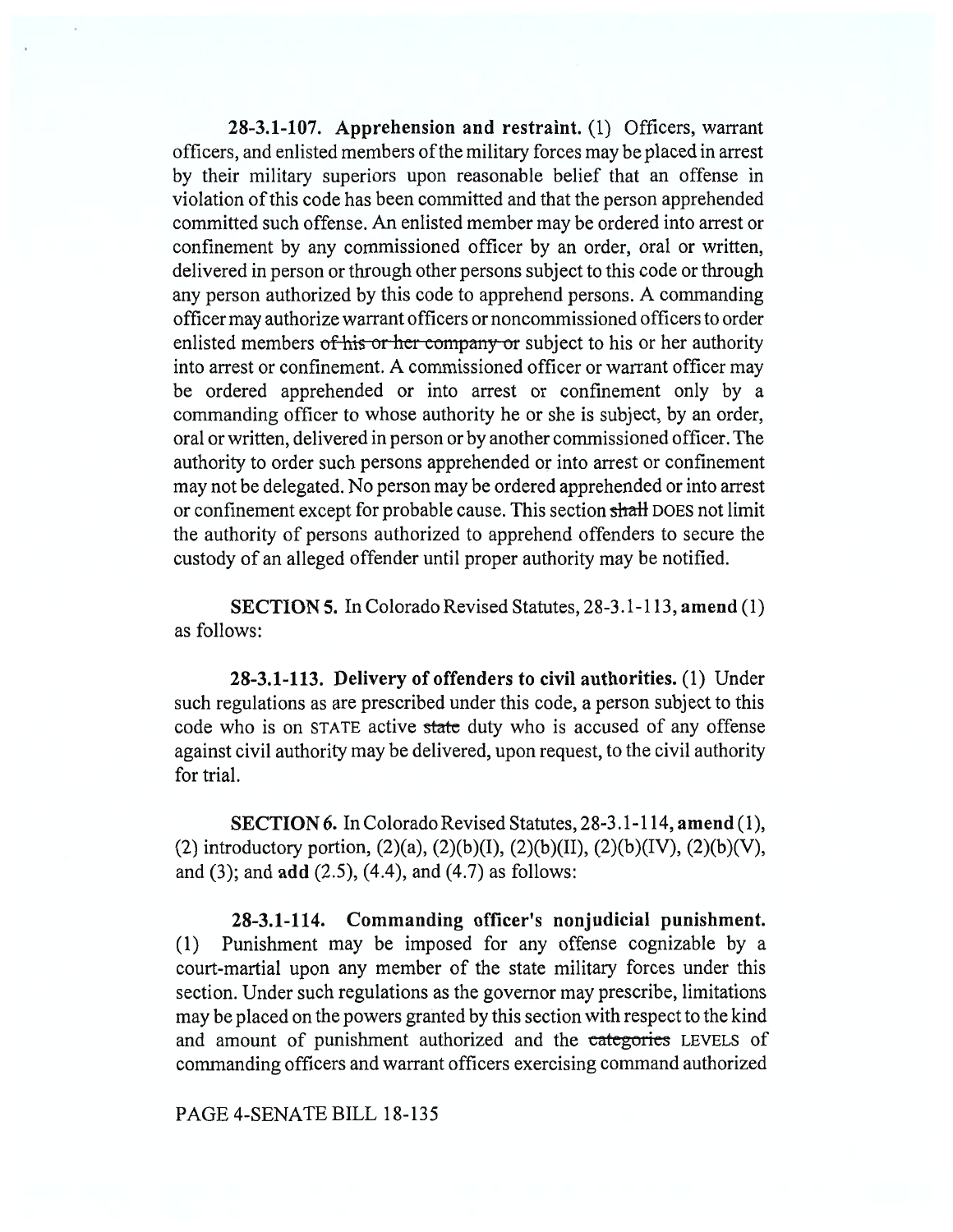to exercise those powers. If authorized by regulations of the governor, the governor or an officer of general rank in command may delegate his or her powers under this section to a principal assistant. If subject to disciplinary punishment, the accused shall MUST be afforded the opportunity to be represented by defense counsel having the qualifications prescribed under section  $28-3.1-102(14)$  SECTION 28-3.1-102 (10), if available. Otherwise, the accused shall MUST be afforded the opportunity to be represented by any available commissioned officer of his or her choice. The accused may also employ civilian counsel of his or her own choosing at his or her own expense. In all proceedings, the accused is allowed three duty days, or longer on written justification, to reply to the notification of intent to impose punishment under this section.

(2) Subject to subsection (1) of this section, any commanding officer may, in addition to or in lieu of admonition or reprimand, impose one or more of the following disciplinary punishments for minor offenses, as defined by the governor, without the intervention of a court-martial:

(a) Upon an officer of his or her command:

(I) Withholding of privileges for not more than two consecutive weeks, WHICH NEED NOT BE CONSECUTIVE;

(II) Restriction to certain specified limits, with or without suspension from duty, for not more than two consecutive weeks, WHICH NEED NOT BE CONSECUTIVE;

(III) If imposed by the governor, the adjutant general, or a commanding officer of the Army or Air National Guard, a fine or forfeiture of pay and allowance of not more than two hundred fifty dollars THE AMOUNT OF PAY AND ALLOWANCE RECEIVED FOR TWO UNIT TRAINING ASSEMBLIES OR TWO DAYS OF ANNUAL TRAINING, WHICHEVER IS APPLICABLE ACCORDING TO DUTY STATUS;

(IV) AN ADMONITION; OR

(V) A REPRIMAND;

(b) Upon other military personnel of his or her command:

PAGE 5-SENATE BILL 18-135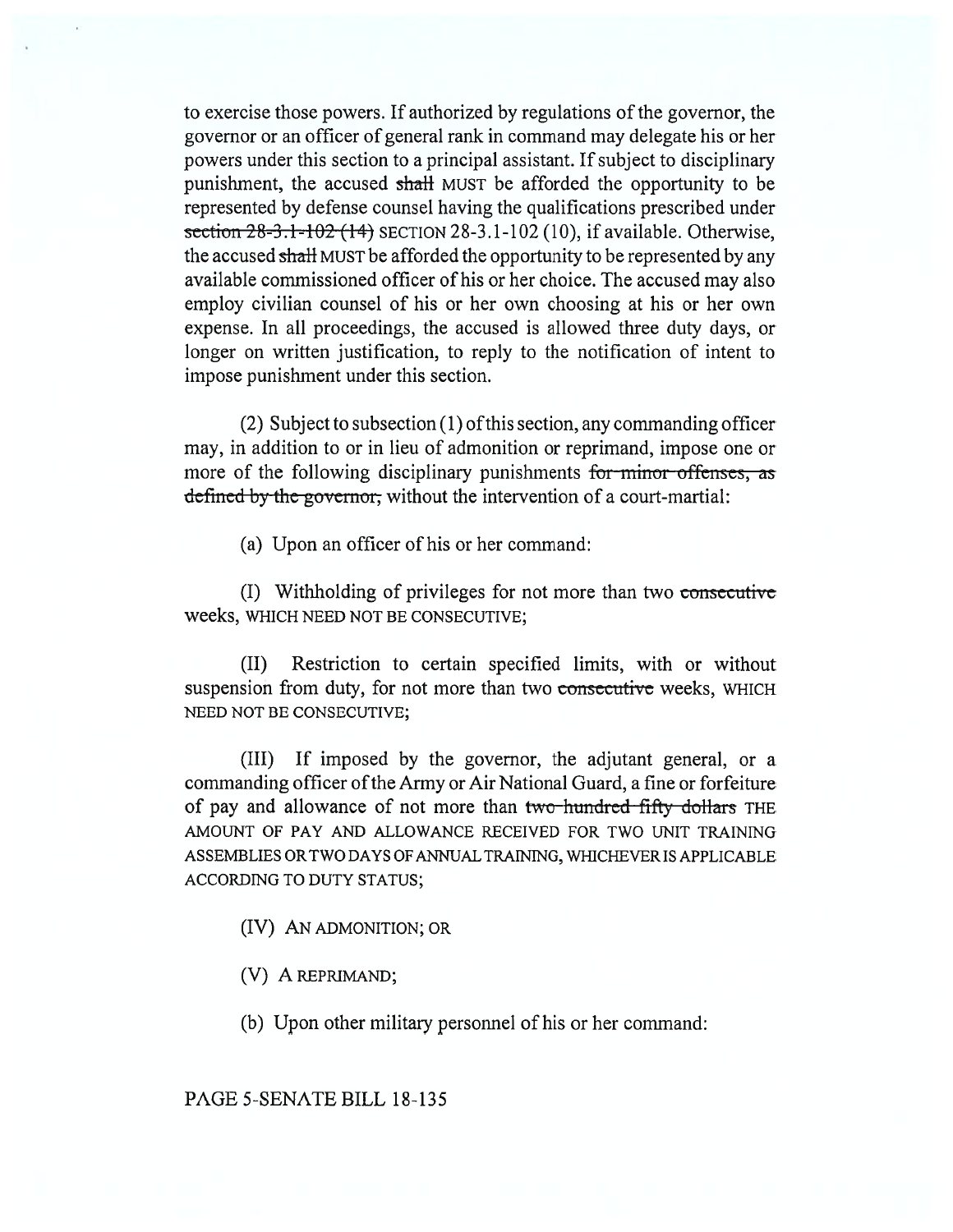(I) Withholding of privileges for not more than two consecutive weeks, WHICH NEED NOT BE CONSECUTIVE;

(II) Restriction to certain specified limits, with or without suspension from duty, for not more than two consecutive weeks, WHICH NEED NOT BE CONSECUTIVE;

(IV) Reduction to next inferior grade if the grade from which he or she was demoted was established by the command or an equivalent or lower command; OR

(V) A fine or forfeiture of pay and allowances of not more than fifty dollars-for-a-single-offense-and-of-not-more-than-two-hundred-fifty-dollars for multiple offenses A FINE OF ANY AMOUNT UP TO THE MAXIMUM PAY AND ALLOWANCES RECEIVED FOR TWO UNIT TRAINING ASSEMBLIES OR TWO DAYS OF ANNUAL TRAINING, WHICHEVER IS APPLICABLE ACCORDING TO DUTY STATUS.

(2.5) IF THE COMMANDING OFFICER IS OF FIELD GRADE, GRADE OF 0-4 OR RANK OF MAJOR OR ABOVE, HE OR SHE MAY IMPOSE ON AN ENLISTED MEMBER ANY ONE OR A COMBINATION OF THE FOLLOWING DISCIPLINARY PUNISHMENTS WITHOUT THE INTERVENTION OF A COURT-MARTIAL:

(a) ANY OF THE PUNISHMENTS STATED IN SUBSECTIONS **(2)(b)(I)** TO  $(2)(b)(III)$  OF THIS SECTION;

(b) A FINE OF ANY AMOUNT UP TO THE MAXIMUM PAY AND ALLOWANCES RECEIVED FOR TWO UNIT TRAINING ASSEMBLIES OR TWO DAYS OF ANNUAL TRAINING, WHICHEVER IS APPLICABLE ACCORDING TO DUTY STATUS;

(c) REDUCTION TO THE LOWEST OR ANY INTERMEDIATE PAY GRADE, IF THE CURRENT GRADE FROM WHICH HE OR SHE IS DEMOTED IS WITHIN THE PROMOTION AUTHORITY OF THE OFFICER IMPOSING THE REDUCTION OR AN OFFICER SUBORDINATE TO THE ONE IMPOSING THE REDUCTION, BUT ENLISTED MEMBERS IN MILITARY GRADES ABOVE **E-4** MAY NOT BE REDUCED BY MORE THAN TWO MILITARY GRADES.

(3) The governor may, by regulation, place limitations on the powers granted by this section with respect to the kind and amount of punishment

#### PAGE 6-SENATE BILL 18-135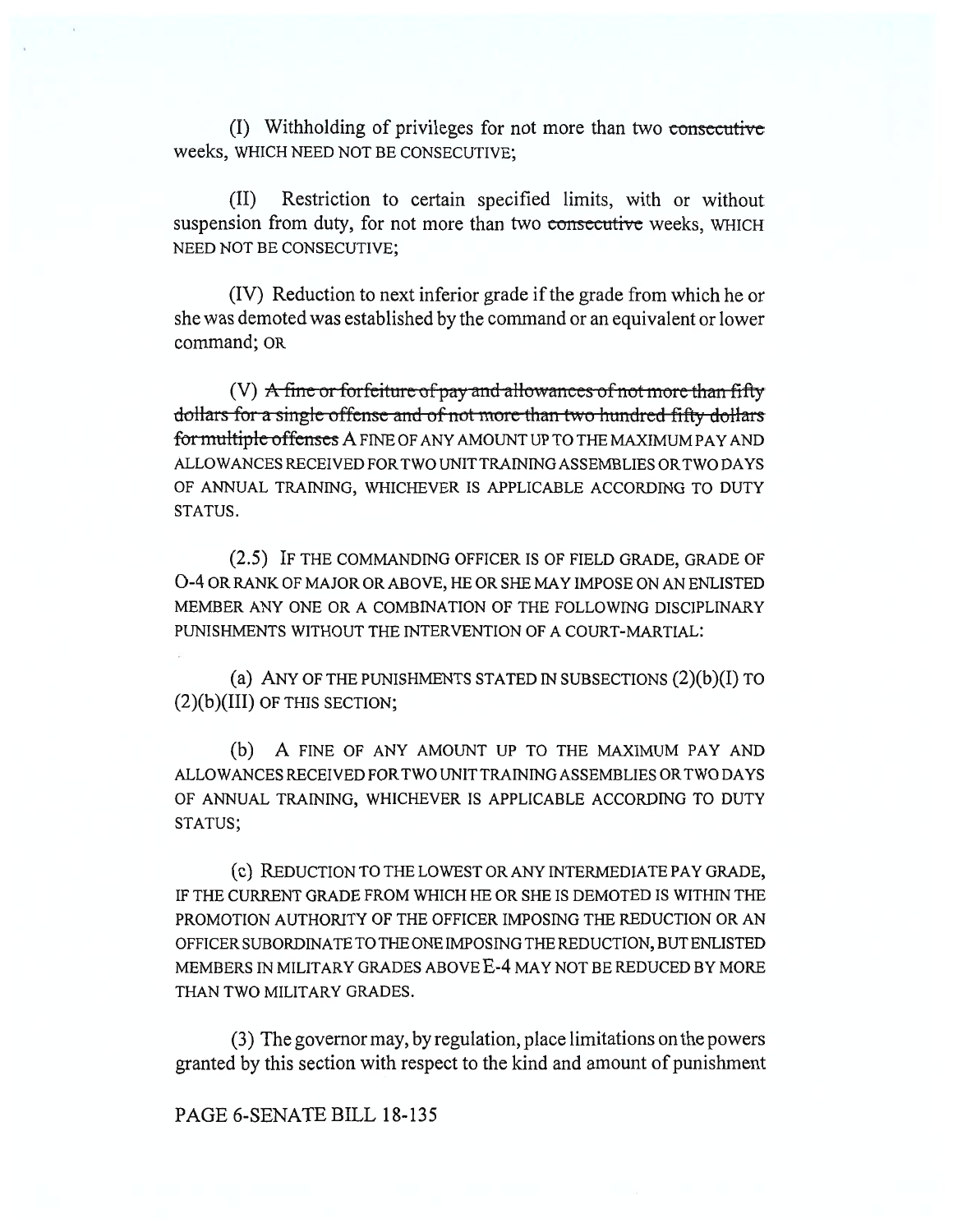authorized and the categories LEVELS of commanding officers AND WARRANT OFFICERS EXERCISING COMMAND authorized to exercise those powers.

(4.4) MAXIMUM ALLOWABLE PUNISHMENTS OF WITHHOLDING OF PRIVILEGES, RESTRICTIONS, AND EXTRA DUTIES MAY NOT BE COMBINED TO RUN CONSECUTIVELY.

(4.7) THE OFFICER WHO IMPOSES THE PUNISHMENT PURSUANT TO THIS SECTION, OR THE SUCCESSOR IN COMMAND, MAY, AT ANY TIME, SUSPEND, SET ASIDE, MITIGATE, OR REMIT ANY PART OR AMOUNT OF THE PUNISHMENT AND RESTORE ALL RIGHTS, PRIVILEGES, AND PROPERTY AFFECTED. THE OFFICER ALSO MAY:

(a) MITIGATE REDUCTION IN GRADE TO FORFEITURE OF PAY;

(b) MITIGATE ARREST IN QUARTERS TO RESTRICTION; OR

(c) MITIGATE EXTRA DUTIES TO RESTRICTION.

**SECTION 7.** In Colorado Revised Statutes, 28-3.1-203, **amend**   $(1)(a)$ ,  $(1)(b)$ , and  $(1)(c)$  as follows:

**28-3.1-203. Jurisdiction of general courts-martial.** (1) General courts-martial have jurisdiction to try persons subject to this code for any offense punishable under this code and may adjudge any of the following punishments:

(a) Confinement for not more than two years, UNLESS OTHERWISE SPECIFIED IN THIS CODE;

(b) A fine of not more than one thousand dollars; ANY AMOUNT UP TO THE MAXIMUM PAY AND ALLOWANCES RECEIVED FOR EIGHT UNIT TRAINING ASSEMBLIES OR EIGHT DAYS OF ANNUAL TRAINING, WHICHEVER IS APPLICABLE ACCORDING TO DUTY STATUS;

(c) Forfeiture of pay and allowances of not more than two hundred dollars ANY AMOUNT UP TO THE MAXIMUM PAY RECEIVED FOR EIGHT UNIT TRAINING ASSEMBLIES OR EIGHT DAYS OF ANNUAL TRAINING, WHICHEVER IS APPLICABLE ACCORDING TO DUTY STATUS;

#### PAGE 7-SENATE BILL 18-135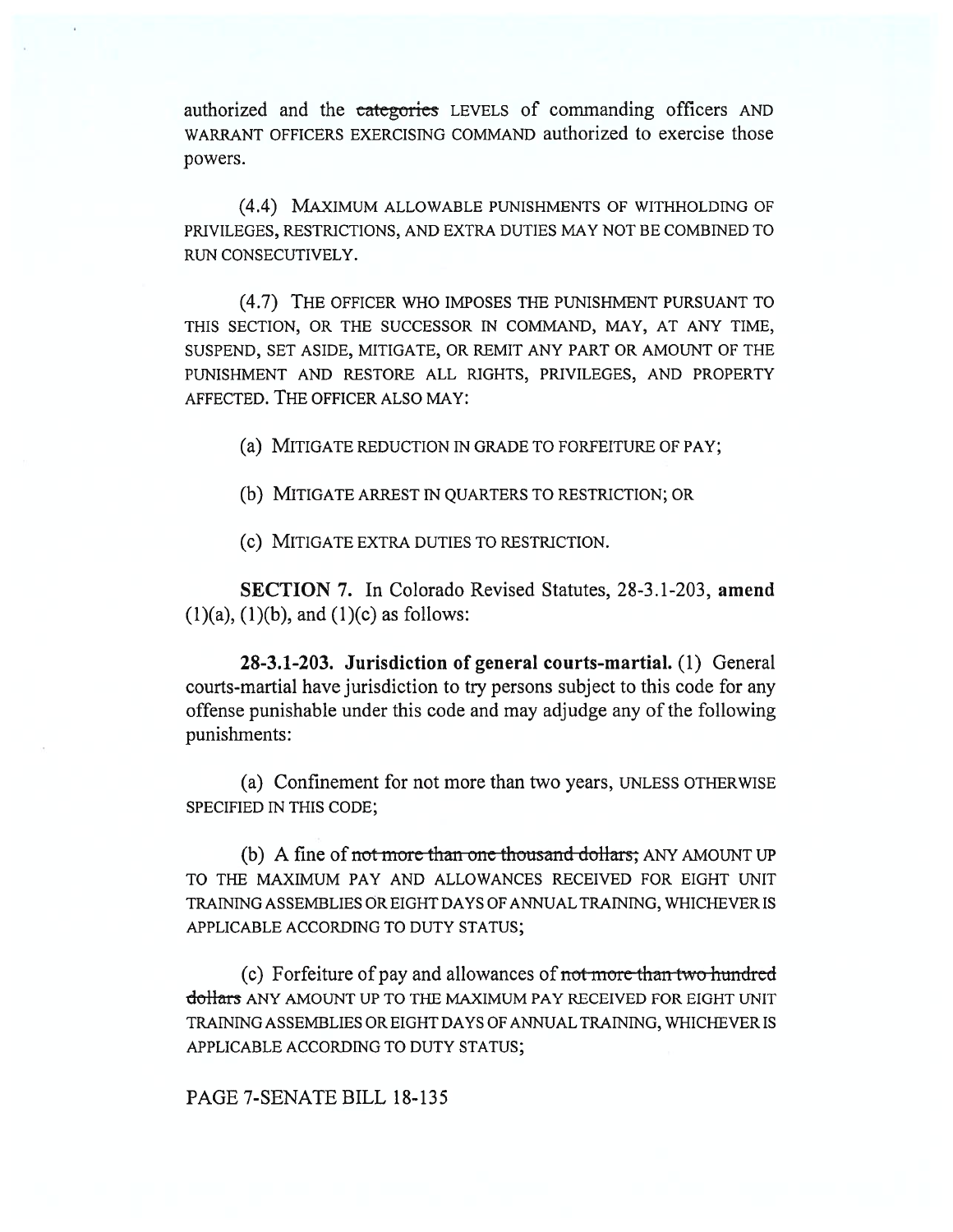SECTION 8. In Colorado Revised Statutes, amend 28-3.1-204 as follows:

28-3.1-204. Jurisdiction of special courts-martial. Special courts-martial have jurisdiction to try any person subject to this code except officers, for any offense punishable under this code. A special court-martial has the same powers of punishment as a general court-martial; except that confinement may not be more than ninety days and the fine or forfeiture of pay and allowances imposed by a special court-martial may not be more than five-hundred-dollars for a single offense THE MAXIMUM PAY AND ALLOWANCES RECEIVED FOR SIX UNIT TRAINING ASSEMBLIES OR SIX DAYS OF ANNUAL TRAINING, WHICHEVER IS APPLICABLE ACCORDING TO DUTY STATUS.

SECTION 9. In Colorado Revised Statutes, amend 28-3.1-205 as follows:

28-3.1-205. Jurisdiction of summary courts-martial. (1) Summary courts-martial have jurisdiction to try any person subject to this code, except officers COMMISSIONED OFFICERS, WARRANT OFFICERS, CADETS, AND CANDIDATES, for any offense made punishable under this code.

(2) No person-shall be tried by a summary court-martial if, prior to trial, he or she-objects-thereto. If an objection to trial by summary objects thereto. It an objection to trial by su<br>made by an accused, trial may be ordered by spe general court-martial, as appropriate.

(3) A summary court-martial may sentence an<br>ement for not more than thirty days, to a fine of no twenty-five dollars-for a single offense, to forfeiture of pay and allowances of not more than two hundred fifty dollars for a single offense, to reduction of an enlisted person to any inferior grade, and to any combination of these punishments.

(4) A SUMMARY COURT-MARTIAL MAY ADJUDGE ANY OF THE FOLLOWING PUNISHMENTS:

(a) CONFINEMENT FOR NOT MORE THAN THIRTY DAYS;

(b) A FINE OF ANY AMOUNT UP TO THE MAXIMUM PAY RECEIVED FOR

#### PAGE 8-SENATE BILL 18-135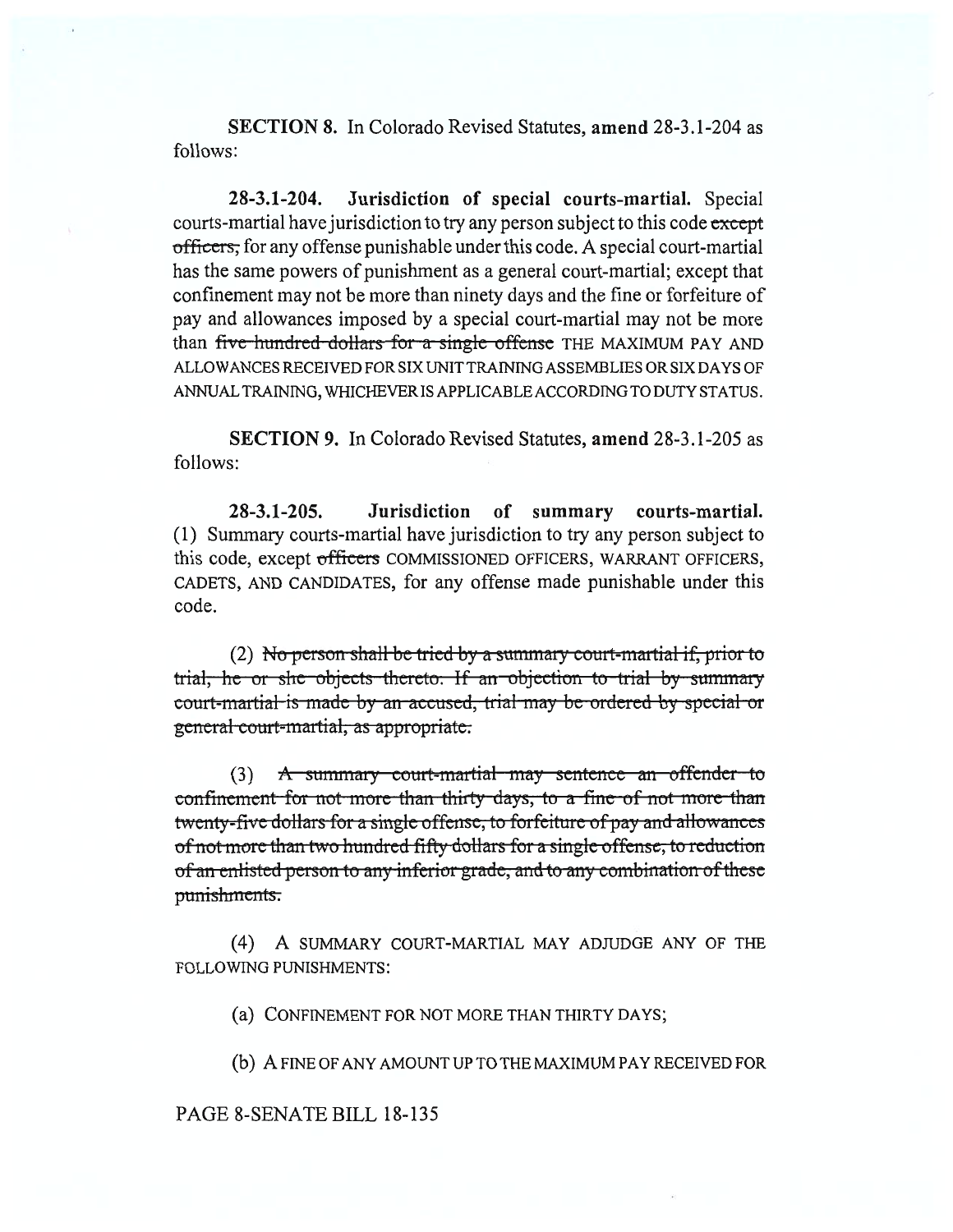FOUR UNIT TRAINING ASSEMBLIES OR FOUR DAYS OF ANNUAL TRAINING, WHICHEVER IS APPLICABLE ACCORDING TO DUTY STATUS;

(c) FORFEITURE OF PAY AND ALLOWANCES OF ANY AMOUNT UP TO THE MAXIMUM PAY RECEIVED FOR FOUR UNIT TRAINING ASSEMBLIES OR FOUR DAYS OF ANNUAL TRAINING, WHICHEVER IS APPLICABLE ACCORDING TO DUTY STATUS;

(d) REDUCTION OF AN ENLISTED PERSON TO ANY INFERIOR GRADE; OR

(e) ANY COMBINATION OF THESE PUNISHMENTS.

**SECTION 10.** In Colorado Revised Statutes, **amend** 28-3.1-206 as follows:

**28-3.1-206. Who may convene general courts-martial.** General courts-martial may be convened by the governor; the adjutant general for the Colorado National Guard; ANY GENERAL OFFICER IN THE POSITION OF the assistant adjutant general for the Colorado Army National Guard; the assistant adjutant general for the Colorado Air National Guard; THE ASSISTANT ADJUTANT GENERAL FOR THE SPACE, CYBER, AND MISSILE DEFENSE FOR THE COLORADO NATIONAL GUARD; THE LAND COMPONENT COMMANDER FOR THE COLORADO ARMY NATIONAL GUARD; or the tactical fighter wing commander FOR THE COLORADO AIR NATIONAL GUARD.

**SECTION 11.** In Colorado Revised Statutes, **amend** 28-3.1-207 as follows:

**28-3.1-207. Who may convene special courts-martial.** The commanding officer of a garrison, fort, post, camp, air base, or other place where members of the military forces are on duty or of a division, brigade, regiment, wing, group, detached battalion, separate squadron, or any group of detached units placed under a command for this purpose may convene special courts-martial. In the Colorado Army National Guard, special courts-martial convening authorities shall include the state aviation officer; troop command commander, and artillery brigade commander ANY OFFICER WITH THE GRADE OF  $O-6$  OR RANK OF COLONEL SERVING AS THE COMMANDER OF A MAJOR SUBORDINATE COMMAND. In the Colorado Air National Guard, special courts-martial convening authorities shall include

PAGE 9-SENATE BILL 18-135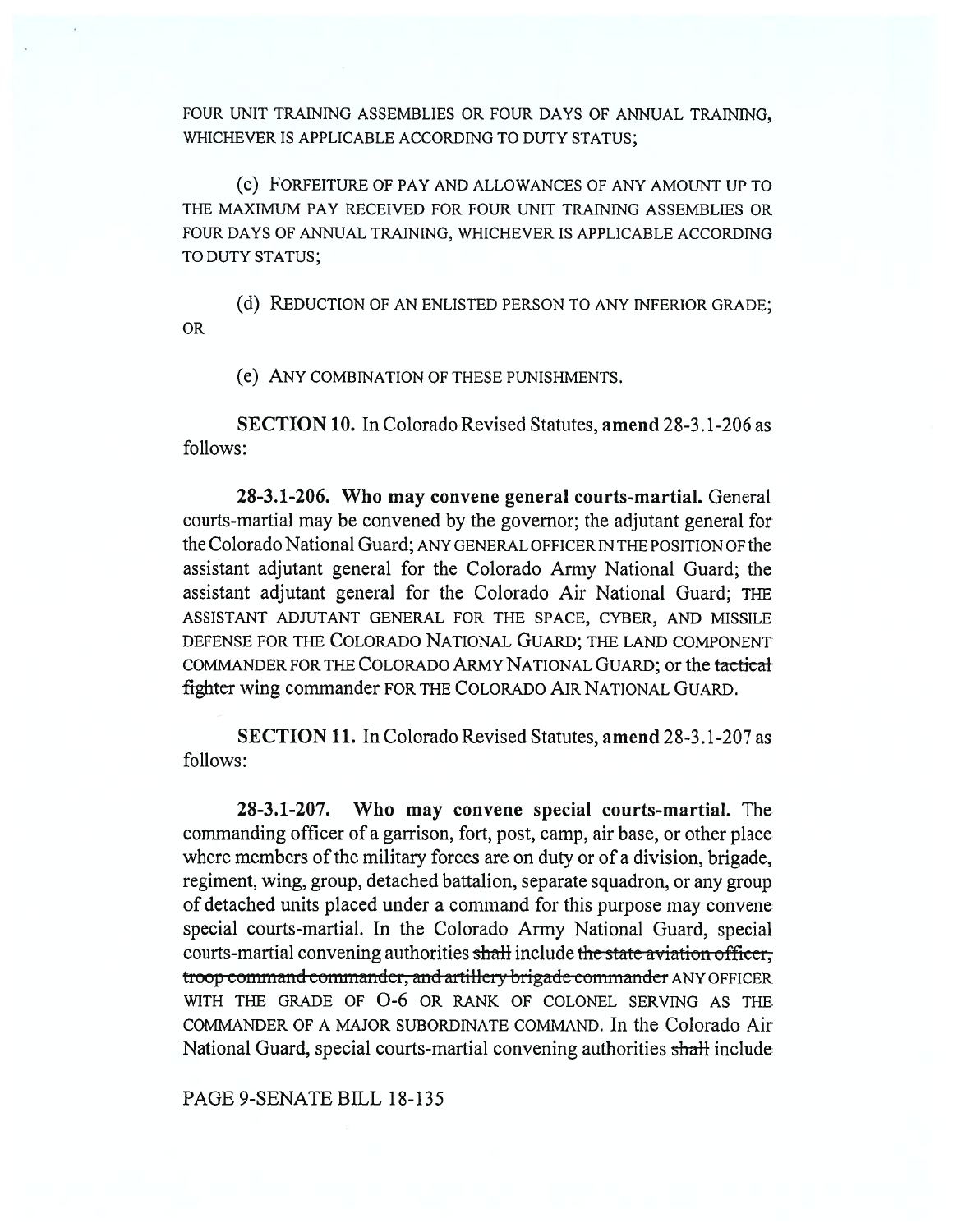the deputy commander for support, the detachment one commander, and the tactical control group commander GROUP COMMANDERS. Special courts-martial may also be convened by superior authority. When any such commanding officer is an accuser, the court shall be convened by superior authority.

**SECTION 12.** In Colorado Revised Statutes, 28-3.1-209, **amend**   $(4)(b)$  as follows:

**28-3.1-209. Who may serve on courts-martial. (4) (b)** When convening a court-martial, the convening authority shall detail as members thereof those persons as, in his or her opinion, are best qualified for the duty by reason of age, education, training, experience, length of service, and judicial temperament. No member is eligible to serve as a member of a general or special court-martial when he or she is the accuser or a witness for the prosecution or has acted as investigating officer or as counsel in the same case. If within the command of the convening authority there is present and not otherwise disqualified a commissioned officer who is a member IN GOOD STANDING of the bar of this state and of appropriate rank and grade, the convening authority shall MAY appoint him or her as president of a general or special court-martial. Although this requirement shall be binding on the convening authority, failure to meet it in any case shall not divest a military court of jurisdiction.

**SECTION 13. In Colorado Revised** Statutes, 28-3.1-210, **amend (1)** as follows:

**28-3.1-210. Military judge of a general or special court-martial. (1)** (a) The authority convening a general or special court-martial shall request the state judge advocate general to detail as military judge thereof a commissioned officer who is a member IN GOOD STANDING of the bar of this state. No person is eligible to act as military judge in a case if he or she is the accuser or witness for the prosecution or has acted as investigating officer or as counsel in the same case.

(b) A MILITARY JUDGE MAY BE DETAILED TO A COURT-MARTIAL IRRESPECTIVE OF MILITARY BRANCH WHEN PERMITTED BY THE STATE JUDGE ADVOCATE.

**SECTION 14. In Colorado Revised** Statutes, 28-3.1-211, **amend** 

**PAGE** 10-SENATE BILL 18-135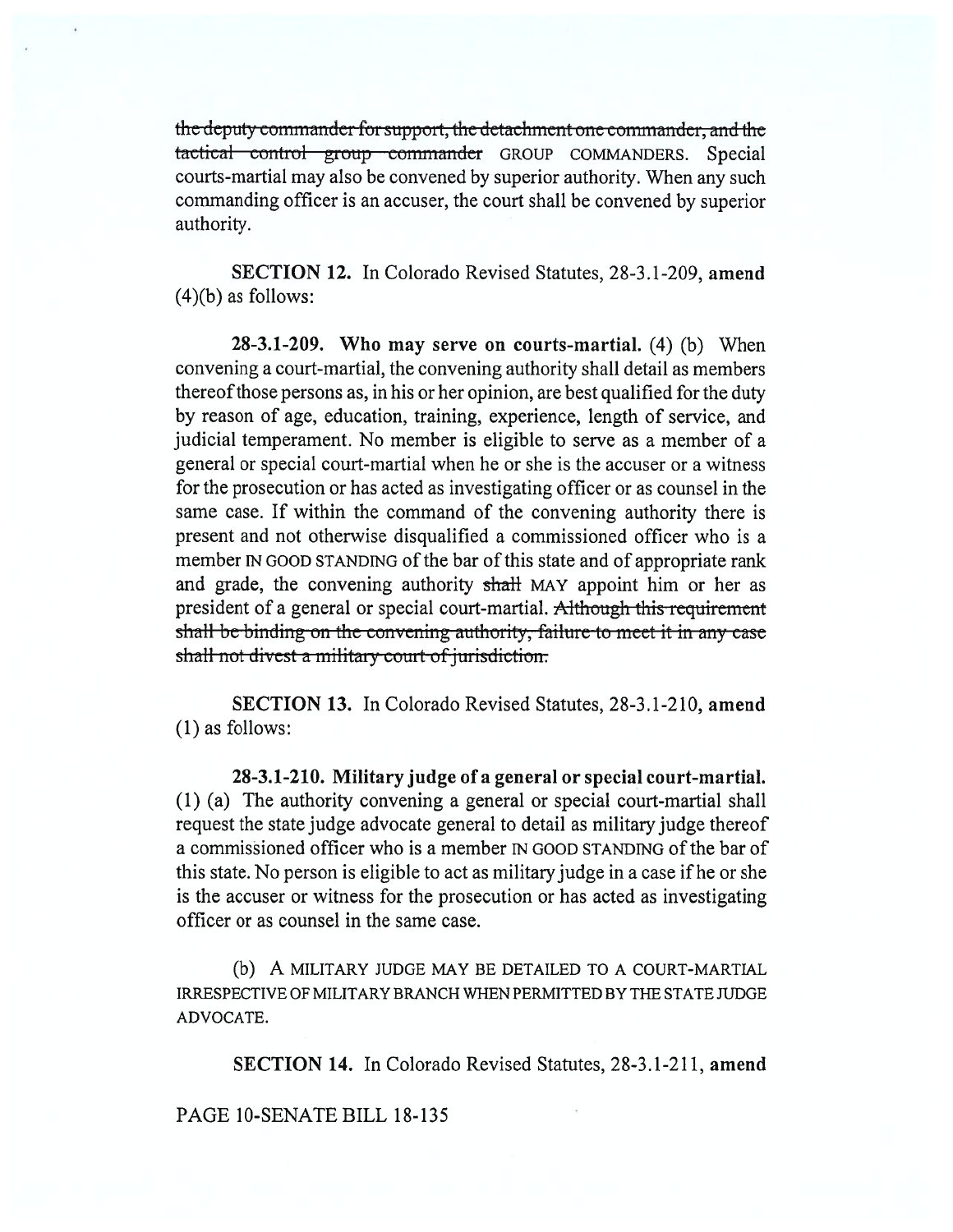(2) as follows:

**28-3.1-211. Detail of trial and defense counsel.** (2) Trial counsel and defense counsel for a general or special court-martial shall MUST be members IN GOOD STANDING of the bar of this state AND JUDGE ADVOCATES APPOINTED PURSUANT TO SECTION 28-3.1-106 (2).

**SECTION 15.** In Colorado Revised Statutes, **add** 28-3.1-402.5 as follows:

**28-3.1-402.5. Classification of offenses.** A CONVICTION BY GENERAL COURT-MARTIAL OF ANY MILITARY OFFENSE FOR WHICH AN ACCUSED RECEIVED A SENTENCE GREATER THAN ONE YEAR OF CONFINEMENT OR A CONVICTION BY A GENERAL COURT-MARTIAL OF ANY OFFENSE THAT, AT THE TIME THE OFFENSE WAS COMMITTED, CARRIES A MAXIMUM TERM OF CONFINEMENT OF THREE YEARS OR GREATER AS SET FORTH UNDER 10 U.S.C. SEC. 877 TO 10 U.S.C. SEC. 934, AS AMENDED, OR PURSUANT TO AN EXECUTIVE ORDER, IS A FELONY OFFENSE. EXCEPT FOR CONVICTIONS BY A SUMMARY COURT-MARTIAL, ALL OTHER MILITARY OFFENSES ARE MISDEMEANORS. ANY CONVICTION BY A SPECIAL COURT-MARTIAL IS A MISDEMEANOR. ANY CONVICTION BY A SUMMARY COURT-MARTIAL IS NOT A CRIMINAL CONVICTION.

**SECTION 16.** In Colorado Revised Statutes, 28-3.1-403, **add** (6) as follows:

**28-3.1-403. Effective date of sentences.** (6) NOTWITHSTANDING SUBSECTION (3) OF THIS SECTION, UNLESS WAIVED BY THE ACCUSED, AN OFFICER EXERCISING SUMMARY COURT-MARTIAL JURISDICTION SHALL DEFER SERVICE OF A SENTENCE TO CONFINEMENT PURSUANT TO SECTION 28-3.1-205 (4)(a), PENDING THE CONCLUSION OF ANY APPEAL FOLLOWING REVIEW AND APPROVAL PURSUANT TO SECTION 28-3.1-420.

**SECTION 17.** In Colorado Revised Statutes, **add** 28-3.1-421 as follows:

**28-3.1-421. Appeal by the state.** (1) IN A TRIAL BY COURT-MARTIAL OR IN A TRIAL BY MILITARY JUDGE ONLY PURSUANT TO SECTION 28-3.1-316 (4) IN WHICH A PUNITIVE DISCHARGE MAY BE ADJUDGED, THE STATE MAY NOT APPEAL A FINDING OF NOT GUILTY WITH

PAGE 11-SENATE BILL 18-135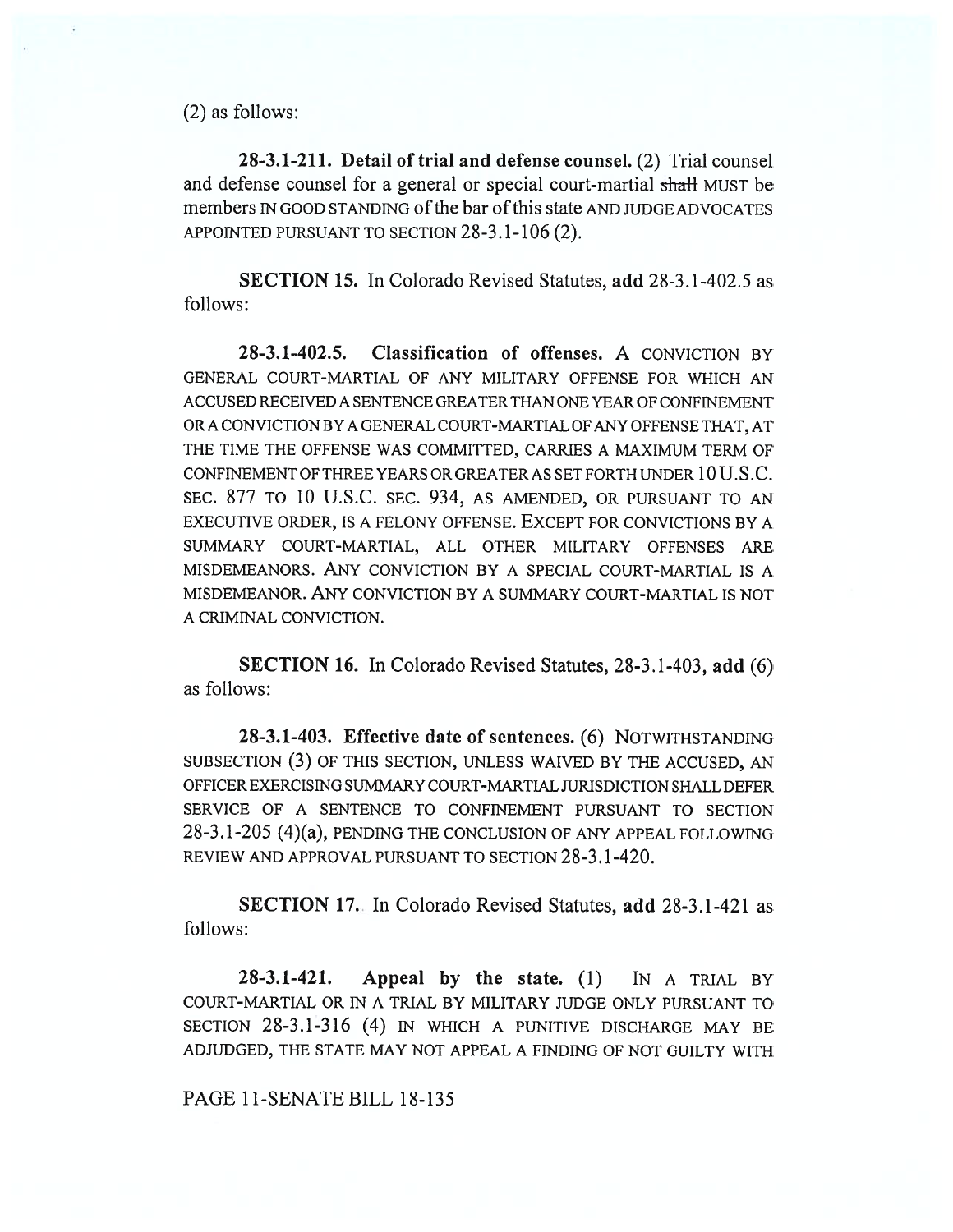RESPECT TO THE CHARGE OR SPECIFICATION. IN A TRIAL BY COURT-MARTIAL IN WHICH A PUNITIVE DISCHARGE MAY BE ADJUDGED, THE STATE MAY APPEAL THE FOLLOWING:

(a) AN ORDER OR RULING OF THE MILITARY JUDGE THAT TERMINATES THE PROCEEDINGS WITH RESPECT TO A CHARGE OR SPECIFICATION;

(b) AN ORDER OR RULING THAT EXCLUDES EVIDENCE THAT IS SUBSTANTIAL PROOF OF A FACT MATERIAL IN THE PROCEEDING;

(c) AN ORDER OR RULING THAT DIRECTS THE DISCLOSURE OF CLASSIFIED INFORMATION;

(d) AN ORDER OR RULING THAT IMPOSES SANCTIONS FOR NONDISCLOSURE OF CLASSIFIED INFORMATION;

(e) A REFUSAL OF THE MILITARY JUDGE TO ISSUE A PROTECTIVE ORDER SOUGHT BY THE STATE TO PREVENT THE DISCLOSURE OF CLASSIFIED INFORMATION; OR

(f) A REFUSAL BY THE MILITARY JUDGE TO ENFORCE AN ORDER DESCRIBED IN SUBSECTION (1)(e) OF THIS SECTION THAT HAS PREVIOUSLY BEEN ISSUED BY THE APPROPRIATE AUTHORITY.

(2) AN APPEAL OF AN ORDER OR RULING MAY NOT BE TAKEN UNLESS THE TRIAL COUNSEL PROVIDES THE MILITARY JUDGE WITH WRITTEN NOTICE OF APPEAL FROM THE ORDER OR RULING WITHIN SEVENTY-TWO HOURS OF THE ORDER OR RULING. SUCH NOTICE MUST INCLUDE A CERTIFICATION BY THE TRIAL COUNSEL THAT THE APPEAL IS NOT TAKEN FOR THE PURPOSE OF DELAY AND, IF THE ORDER OR RULING APPEALED IS ONE THAT EXCLUDES EVIDENCE, THAT THE EVIDENCE EXCLUDED IS SUBSTANTIAL PROOF OF A FACT MATERIAL IN THE PROCEEDING.

(3) AN APPEAL UNDER THIS ARTICLE 3.1 MUST BE DILIGENTLY PROSECUTED AS PROVIDED BY LAW.

(4) AN APPEAL UNDER THIS ARTICLE 3.1 MUST BE FORWARDED TO THE COURT PRESCRIBED IN THIS CODE. IN RULING ON AN APPEAL UNDER THIS ARTICLE 3.1, THAT COURT MAY ACT ONLY WITH RESPECT TO MATTERS OF LAW.

### PAGE 12-SENATE BILL 18-135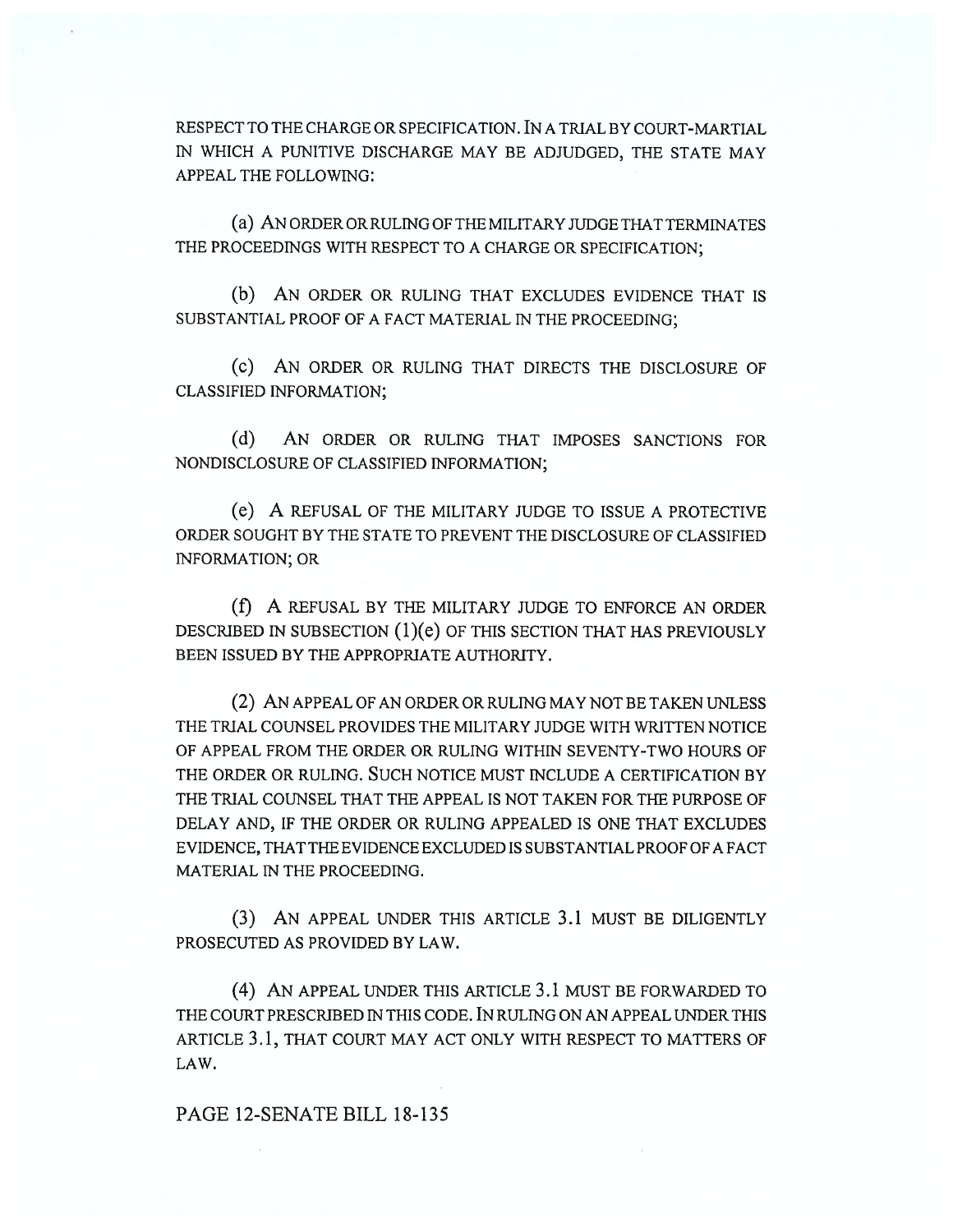(5) ANY PERIOD OF DELAY RESULTING FROM AN APPEAL UNDER THIS ARTICLE 3.1 MUST BE EXCLUDED IN DECIDING ANY ISSUE REGARDING DENIAL OF A SPEEDY TRIAL UNLESS AN APPROPRIATE AUTHORITY DETERMINES THAT THE APPEAL WAS FILED SOLELY FOR THE PURPOSE OF DELAY WITH THE KNOWLEDGE THAT IT WAS TOTALLY FRIVOLOUS AND WITHOUT MERIT.

**SECTION 18.** In Colorado Revised Statutes, **amend** 28-3.1-501 as follows:

**28-3.1-501. Principal defined.** A "principal", as used in this code, means any person punishable under this code who commits an offense punishable by this code or intentionally aids, abets, counsels, commands, SOLICITS, or procures its commission or intentionally causes an act to be done which if directly performed by him or her would be punishable by this code.

**SECTION 19.** In Colorado Revised Statutes, 28-3.1-507, **amend**   $(1)(a)$  as follows:

**28-3.1-507. Fraudulent enlistment, appointment, or separation.**  (1) Any person shall be punished as a court-martial directs if he or she:

(a) Procures his or her own enlistment or appointment in the state military forces by knowingly false representation or deliberate concealment as to his or her qualifications OR MEDICAL FITNESS for that enlistment or appointment and receives pay or allowances thereunder; or

**SECTION 20.** In Colorado Revised Statutes, **amend** 28-3.1-511 as follows:

**28-3.1-511. Missing movement.** Any person subject to this code who, through neglect or design, misses the movement of a ship, aircraft, or unit with which he or she is required in the course of duty to move shall MUST be punished as a court-martial directs.

**SECTION 21.** In Colorado Revised Statutes, 28-3.1-514, **amend**  (1) introductory portion as follows:

**28-3.1-514. Assaulting or willfully disobeying superior commissioned officer.** (1) Any person subject to this code shall be

PAGE 13-SENATE BILL 18-135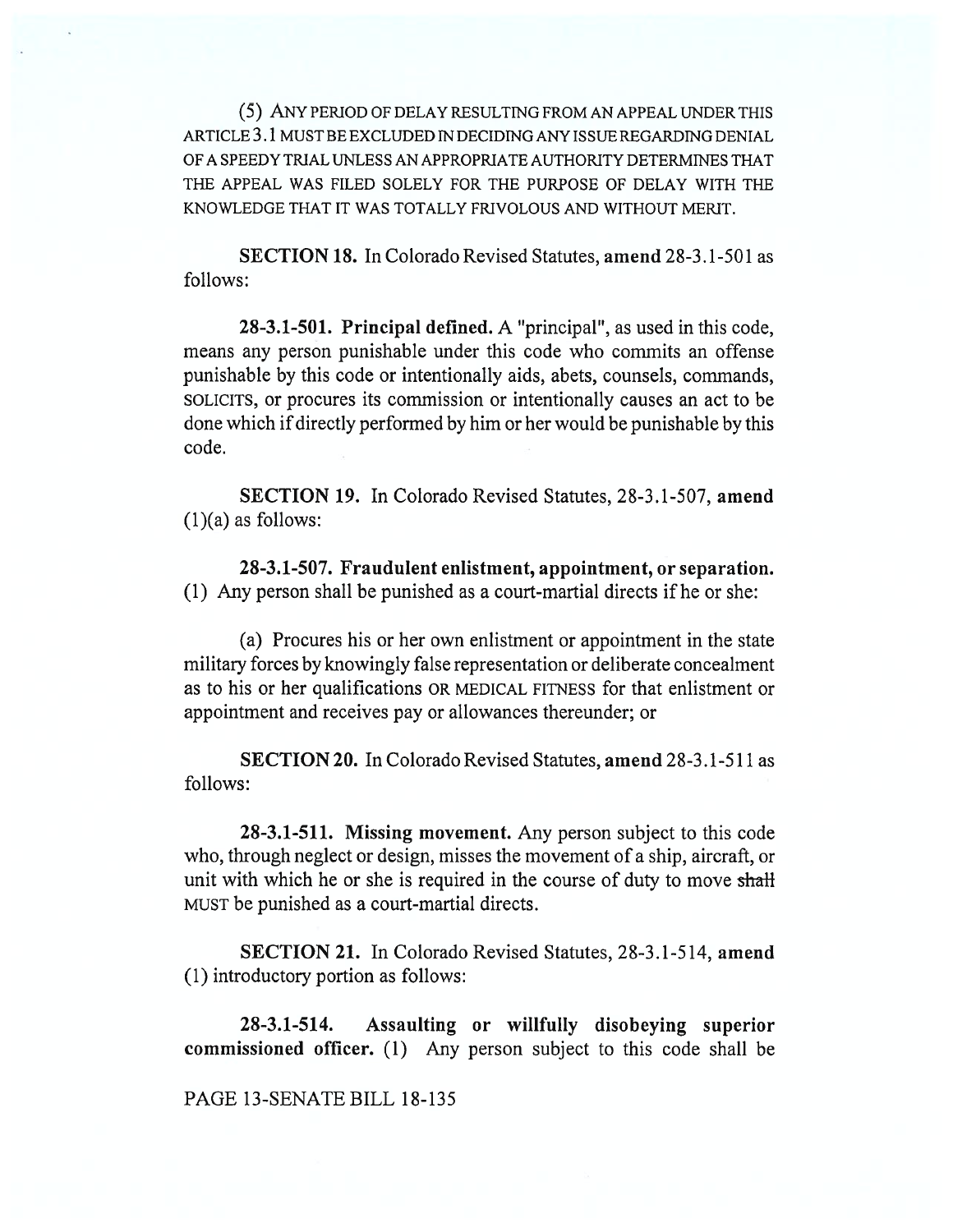punished BY CONFINEMENT OF NOT MORE THAN TEN YEARS OR SUCH OTHER PUNISHMENT as a court-martial directs if he or she:

SECTION 22. In Colorado Revised Statutes, amend 28-3.1-516 as follows:

**28-3.1-516. Failure to obey order or regulation.** Any person subject to this code who violates or fails to obey any lawful general order or regulation, including an order to report for state active duty, OR IS IN DERELICT IN THE PERFORMANCE OF HIS OR HER DUTIES shall be punished as a court-martial directs.

**SECTION 23.** In Colorado Revised Statutes, **amend** 28-3.1-517 as follows:

**28-3.1-517. Cruelty and maltreatment of inferiors.** Any person subject to this code who is guilty of cruelty toward, or oppression or maltreatment of, any person subject to his or her orders shall MUST be punished as a court-martial directs.

**SECTION 24.** In Colorado Revised Statutes, 28-3.1-518, **amend**  (4) as follows:

**28-3.1-518. Mutiny and sedition.** (4) Any person who is found guilty of attempted mutiny, sedition, or failure to suppress or report a mutiny or sedition shall be punished BY CONFINEMENT OF NOT MORE THAN TEN YEARS OR SUCH OTHER PUNISHMENT as a court-martial directs.

**SECTION 25.** In Colorado Revised Statutes, 28-3.1-523, **amend**  (1) introductory portion as follows:

**28-3.1-523. Misbehavior before the enemy or any hostile force.**  (1) Any person subject to this code shall be punished BY CONFINEMENT OF NOT MORE THAN TEN YEARS OR SUCH OTHER PUNISHMENT as a court-martial directs when he or she, before or in the presence of the enemy or any hostile force:

**SECTION 26.** In Colorado Revised Statutes, **amend** 28-3.1-525 as follows:

## PAGE 14-SENATE BILL 18-135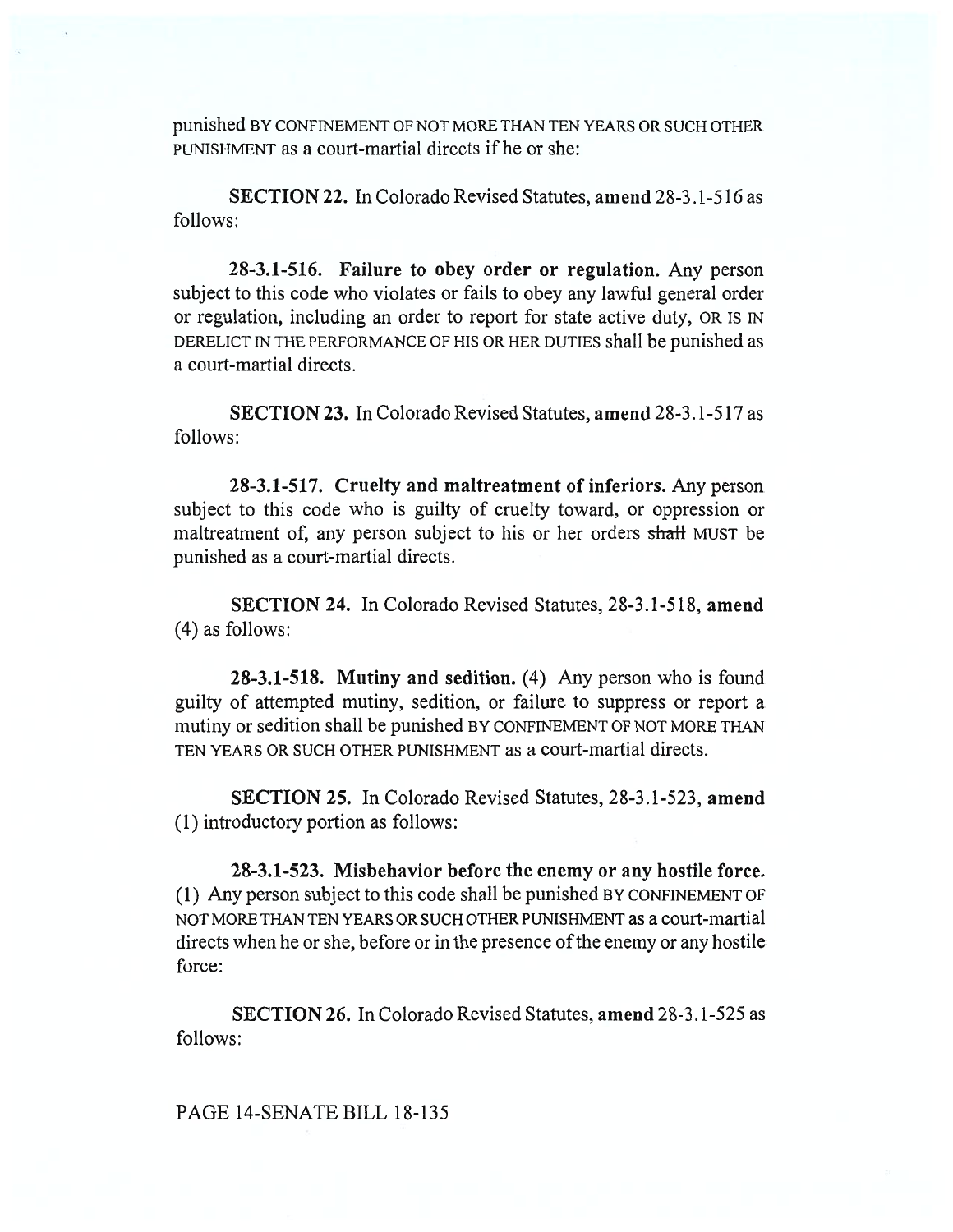**28-3.1-525. Improper use of countersign.** Any person subject to this code who discloses the parole or countersign to any person not entitled to receive it, or who gives to another who is entitled to receive and use the parole or countersign a different parole or countersign from that which, to his or her knowledge, he or she was authorized and required to give, shall be punished BY CONFINEMENT OF NOT MORE THAN TEN YEARS OR SUCH OTHER PUNISHMENT as a court-martial directs.

**SECTION 27.** In Colorado Revised Statutes, 28-3.1-527, **amend**   $(2)(b)$  as follows:

**28-3.1-527. Captured or abandoned property.** (2) Any person subject to this code shall be punished as a court-martial directs if he or she:

(b) Buys, sells, trades, or in any way deals in or disposes of captured, STOLEN, or abandoned property whereby he or she receives or expects any profit, benefit, or advantage to himself or herself or another directly or indirectly connected with himself or herself; or

**SECTION 28.** In Colorado Revised Statutes, **amend** 28-3.1-533 as follows:

**28-3.1-533. Driving while impaired - reckless driving.** Any person subject to this code who operates any vehicle while **drunk** IMPAIRED BY ALCOHOL, MARIJUANA, DRUGS, OR INTOXICANTS OF ANY KIND, OR ANY COMBINATION THEREOF, or in a reckless or wanton manner shall be punished as a court-martial directs.

**SECTION 29.** In Colorado Revised Statutes, **amend** 28-3.1-534 as follows:

**28-3.1-534. Impaired on duty - leaving or sleeping on post.** Any person subject to this code who is found drunk IMPAIRED BY ALCOHOL, MARIJUANA, DRUGS, OR INTOXICANTS OF ANY KIND, OR ANY COMBINATION THEREOF, on duty or sleeping upon his or her post or who leaves his or her post before he or she is regularly relieved shall be punished as a court-martial directs.

**SECTION 30.** In Colorado Revised Statutes, **amend** 28-3.1-548 as follows:

PAGE 15-SENATE BILL 18-135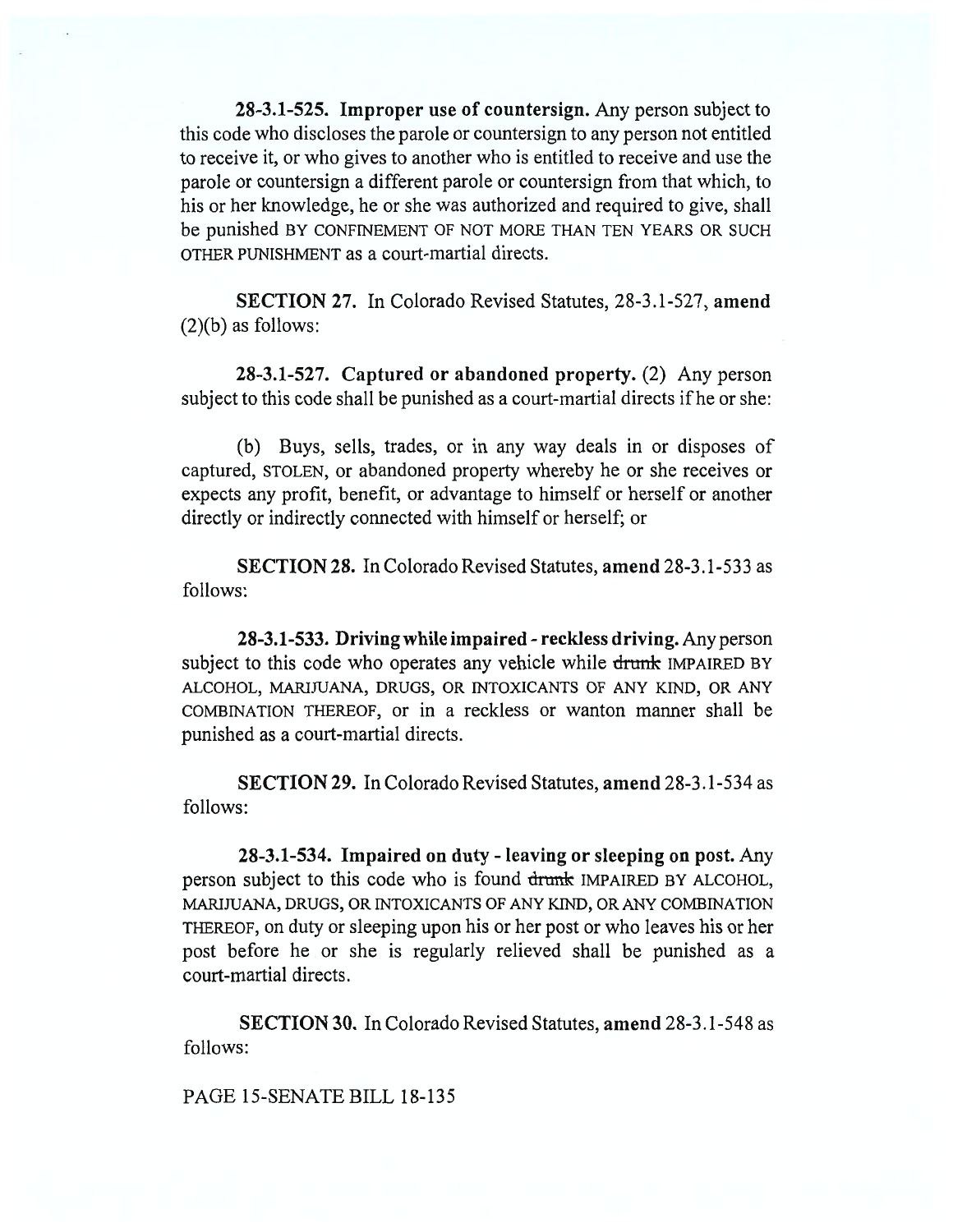**28-3.1-548. Conduct unbecoming an officer.** Any commissioned officer, CADET, OR CANDIDATE who is convicted of conduct unbecoming an officer and a gentleman shall be punished as a court-martial directs.

**SECTION 31.** In Colorado Revised Statutes, **add** 28-3.1-550 as follows:

**28-3.1-550. Controlled substances - wrongful use - possession transfer. (1)** ANY PERSON SUBJECT TO THIS CODE WHO WRONGFULLY USES, POSSESSES, MANUFACTURES, DISTRIBUTES, IMPORTS INTO THE CUSTOMS TERRITORY OF THE UNITED STATES, EXPORTS FROM THE UNITED STATES, OR INTRODUCES INTO AN INSTALLATION, VESSEL, VEHICLE, OR AIRCRAFT USED BY OR UNDER THE CONTROL OF THE ARMED FORCES OF THE UNITED STATES OR OF THE MILITARY FORCES OF ANY STATE A SUBSTANCE DESCRIBED IN SUBSECTION (2) OF THIS SECTION MUST BE PUNISHED AS A COURT-MARTIAL MAY DIRECT.

(2) THE SUBSTANCES REFERRED TO IN SUBSECTION (1) OF THIS SECTION ARE THE FOLLOWING:

(a) OPIUM, HEROIN, COCAINE, AMPHETAMINE, LYSERGIC ACID DIETHYLAMIDE, METHAMPHETAMINE, PHENCYCLIDINE, BARBITURIC ACID, AND MARIJUANA AND ANY COMPOUND OR DERIVATIVE OF ANY SUCH SUBSTANCE;

(b) ANY SUBSTANCE NOT SPECIFIED IN SUBSECTION (2)(a) OF THIS SECTION THAT IS LISTED ON A SCHEDULE OF CONTROLLED SUBSTANCES PRESCRIBED BY THE PRESIDENT OF THE UNITED STATES FOR THE PURPOSES OF THE FEDERAL "UNIFORM CODE OF MILITARY JUSTICE", 10 U.S.C. SEC. 801 ET SEQ., AS AMENDED; AND

(c) ANY OTHER SUBSTANCE THAT IS LISTED IN SCHEDULES I THROUGH V OF ARTICLE 202 OF THE FEDERAL "CONTROLLED SUBSTANCES ACT", 21 U.S.C. SEC. 812, AS AMENDED.

**SECTION 32.** In Colorado Revised Statutes, **repeal and reenact, with amendments,** 28-3.1-604 as follows:

**28-3.1-604. Complaints of wrongs.** ANY MEMBER OF THE STATE MILITARY FORCES WHO BELIEVES HIMSELF OR HERSELF WRONGED BY A

PAGE 16-SENATE BILL 18-135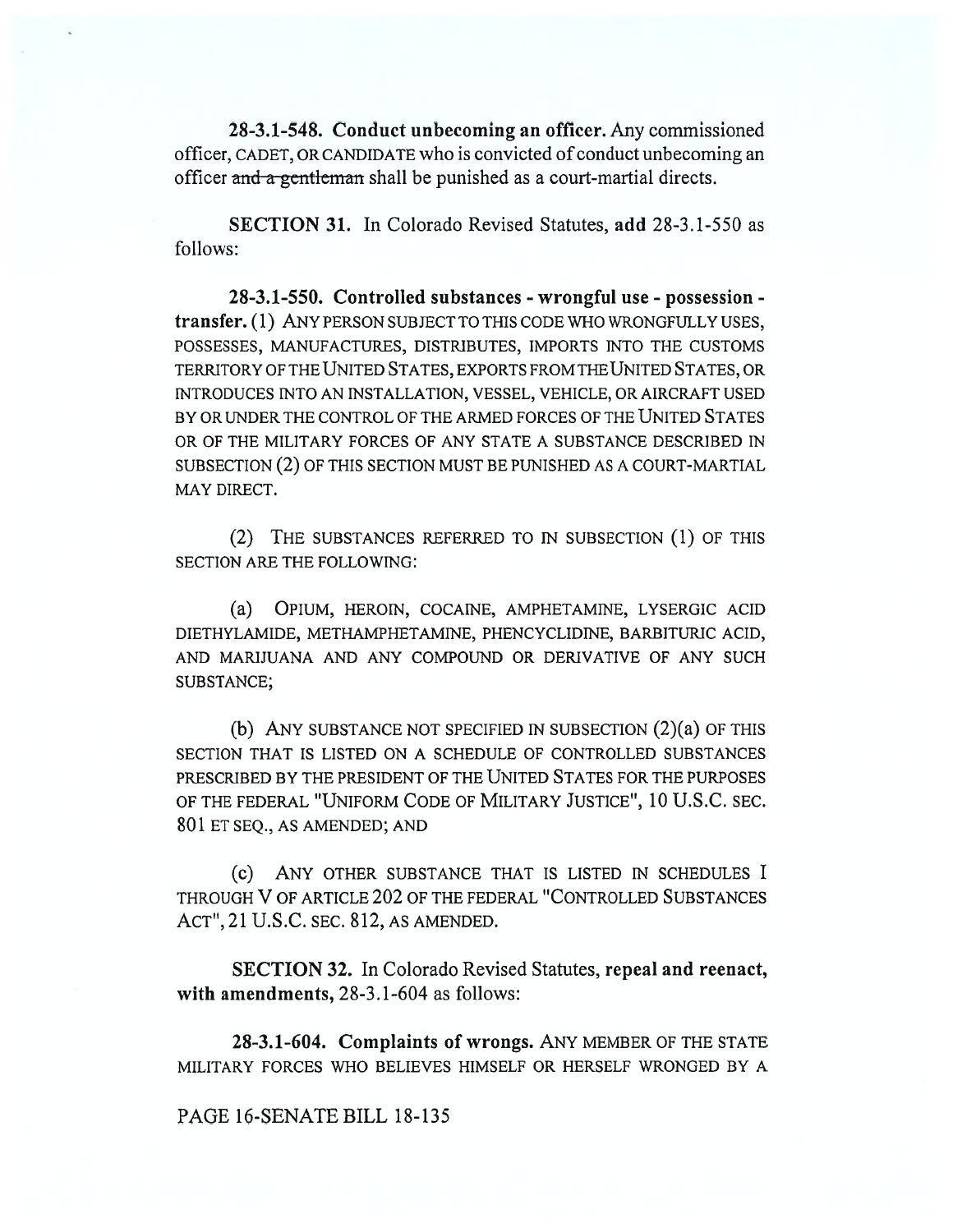COMMANDING OFFICER, AND WHO, UPON DUE APPLICATION TO THAT COMMANDING OFFICER, IS REFUSED REDRESS, MAY COMPLAIN TO ANY SUPERIOR COMMISSIONED OFFICER, WHO SHALL FORWARD THE COMPLAINT TO THE OFFICER EXERCISING GENERAL COURT-MARTIAL JURISDICTION OVER THE OFFICER AGAINST WHOM IT IS MADE. THE OFFICER EXERCISING GENERAL COURT-MARTIAL JURISDICTION SHALL EXAMINE INTO THE COMPLAINT AND TAKE PROPER MEASURES FOR REDRESSING THE WRONG COMPLAINED OF, AND SHALL, AS SOON AS POSSIBLE, SEND TO THE ADJUTANT GENERAL A TRUE STATEMENT **OF THAT COMPLAINT, WITH THE PROCEEDINGS HAD THEREON.** 

SECTION 33. Safety clause. The general assembly hereby finds,

# PAGE 17-SENATE BILL 18-135